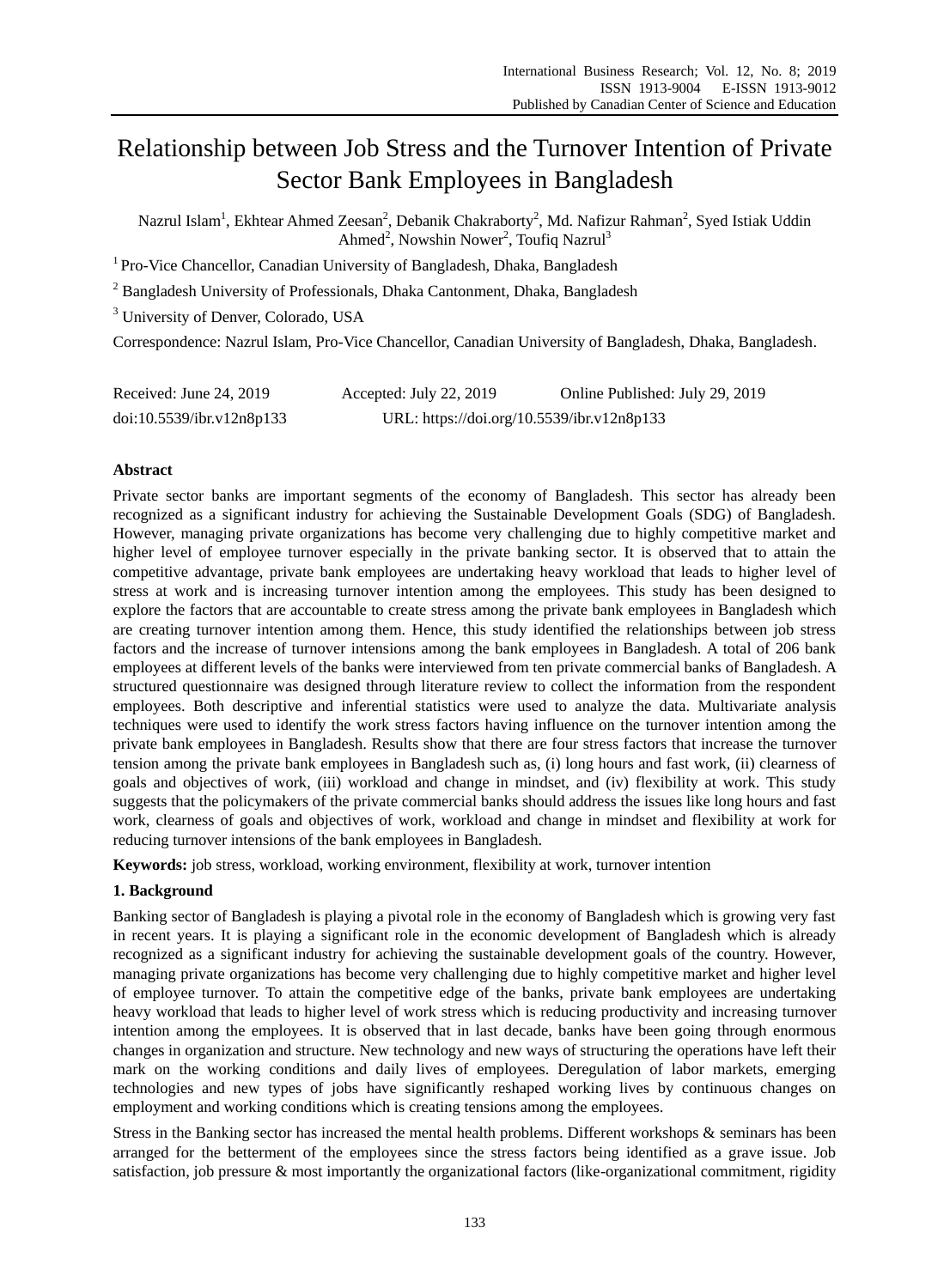in rules, sincerity  $\&$  cooperation from the organization etc.) have huge impact on the turnover intention. Although stress is a universal and common challenge of the employees at work, it is the reality of modern-days' workplace. Performance level declination, absenteeism, excessive tension even drug addiction etc. are being identified as the harmful impacts of Job Stress. So thus, by the time the importance of administration to look after employee expectation enhanced. Banking sector is undergoing rapid technological change. Many employees in the banking industry are struggling to adjust with the rapid technological change & thus turnover intention is rising. So, banking authorities are focusing on making favorable grounds for the employees to adjust the change. Moreover, work life balance, role ambiguity etc. are also being focused on to maintaining the stress factors at a favorable level. This study will be able to identify the factors related to management behavior and the working environment of the bank employees in Bangladesh.

## **2. Objectives of the Study**

The broad objective of this study is to identify the stress factors and its impact on turnover intension of the bank employees in Bangladesh. The specific objectives are as follows.

- i. To identify the stress factors of the private sector bank employees in Bangladesh;
- ii. To identify the relationships between the stress factors and the turnover intensions of the private sector bank employees in Bangladesh;
- iii. To provide some suggestions which will help reducing turnover intension among the bank employees in Bangladesh?

#### **3. Literature Review**

The development of the relationship between job stress & turnover intention is an evolutionary process, which developed step by step by the standards & foundation set by various researches. Study identified (Giorgi and others, 2017) found that mental health problems has increased in the banking sector which are stress-related. Examples began with anxiety and depression, carried on through maladaptive behaviors, and ended in job burnout. Das (2016) defined stress as psychological and physiological dimensions where it derived from physics and mechanics. He found that the banking sector is one of the high stress creating sectors among the women workers. To reduce the stress level among the working women, seminars and workshops should be organized to deal with stress and women should not stay too long or unnecessarily at workplace, and they should avoid multiple tasks at a same time. The study on stress at work has revealed five dimensions of the impact of job stress such as, burnout, job satisfaction, turnover intention, organizational commitment, and job pressure (Akther and Others, 2017). The findings of the study also showed that there is no statistically significant difference in the level of work stress by demographic factors (age, gender, status, education qualification, job pessimism) but organizational factors have significant relationship with work stress level at work.

Job stress is considered rising and has become challenge for the employer as it increases high level stress that results in low productivity, increased absenteeism and collection to other employee problems like alcoholism, drug abuse, hypertension and host of cardiovascular problems (Ajayi, (2018). This study recommended that the employer should proactively minimize stress by providing adequate administrative support to employees; Optimize work load, effectively manage customer expectations, minimize relationship and role conflict, deploy adequate reward system and provide adequate training and counseling to employees in order to improve their job performance and job satisfaction.

In banking sector, there is already a certain level of stress on the employees work life and then encounter even more stress arising from the work pressure that bank employees face on the job. Many employees cannot cope with such rapid changes taking place in the jobs due to role conflict, service for customer, contribution, rapid technological change, lack of customer response etc. It is also found from the study that long time working hours, role of conflict and political pressure there is high degree of occupational work stress amongst the private and public sector bank employees (Kishori & Vinothini, 2016). Study also found the significant factors that cause stress and negatively affect the performance of bank employees (Appendix 1for details). The factors are increased workload, lower salaries, unreachable target, centralized management, customer dealings, technological problem, lack of acknowledgement, longer time frames. This study suggests that the banks should concentrate on these vital issues through congenial work environment and revision of compensation, technology system, service delivery system, and time management (Islam, and Others, 2014).The occupational stress level in the banking sector also involves with gender, type of bank, role, personal morals, high job-demands, low level of decision-making (Mannocci and Others 2018). However, study reveals that job stress has also a significant positive relationship with the independent variables, role conflict, work overload and work family conflict and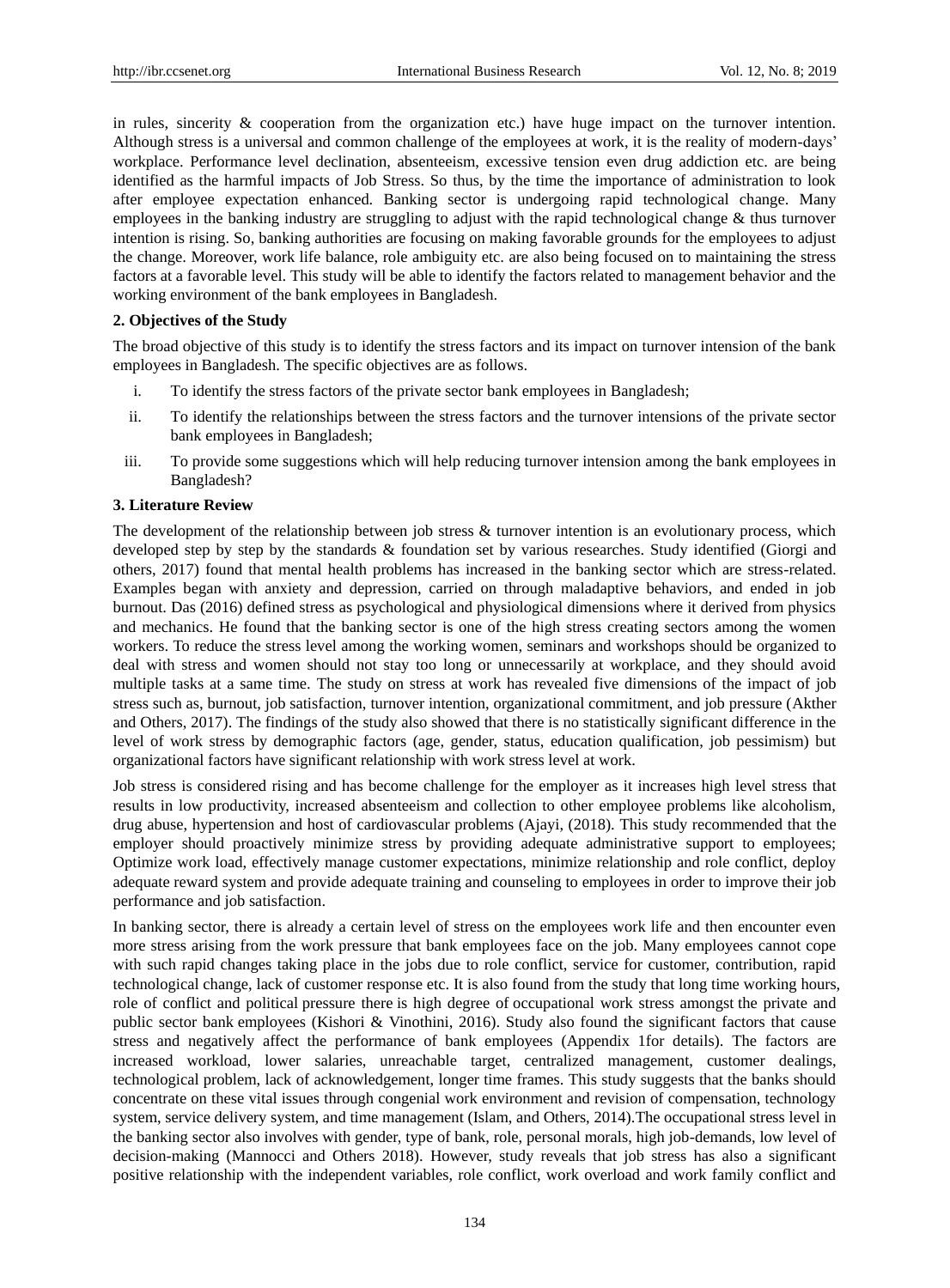has no relationship with role ambiguity (Rizwan and Others 2014). Hence, this study aims to identify the relationships between the stress factors and the turnover intensions of the private sector banks in Bangladesh (Appendix 2).

## **4. Research Methods**

This purpose of this study was to identify the stress factors and its impact on turnover intension of private bank employees in Bangladesh. Both primary and secondary data were used to conduct this study. Primary data were collected from the bank employees of private banks in Bangladesh and the secondary data were collected from the books, magazines, and journals.

## *4.1 Demographic Information of the Respondents*

This study conducted study on 206 readymade private bank employees in Bangladesh. Among the respondents, 63.60% of the respondents were male and 36.40% were female (Table 1).

| Gender | Frequency | Percent | Valid Percent | Cumulative Percent |
|--------|-----------|---------|---------------|--------------------|
| Male   | 131       | 63.6    | 63.6          | 63.6               |
| Female | 75        | 36.4    | 36.4          | 100.0              |
| Total  | 206       | 100.0   | 100.0         |                    |

Table 1. Gender Distribution of the Respondents

The respondent bank employees mostly (34%) were at the age of 26-31 years followed by 32-37 years (29.60%), 38-43 years (16%), 20-25 years (13.10%), and above 44 years (7.30%) (Table 2).

| Age in Years | Frequency | Percent | Valid Percent | <b>Cumulative Percent</b> |
|--------------|-----------|---------|---------------|---------------------------|
| 20 to 25     | 27        | 13.1    | 13.1          | 13.1                      |
| 26 to 31     | 70        | 34.0    | 34.0          | 47.1                      |
| 32 to 37     | 61        | 29.6    | 29.6          | 76.7                      |
| 38 to 43     | 33        | 16.0    | 16.0          | 92.7                      |
| 44 and above | 15        | 7.3     | 7.3           | 100.0                     |
| Total        | 206       | 100.0   | 100.0         |                           |

#### Table 2. Age of the Respondents

Most of the employees under study are with 1-5 years of experience followed by 6-11 years, 12-17 years, 17-22 years, and above 22 years (Table 3).

| Table 3. Experience of the Respondents |  |
|----------------------------------------|--|
|----------------------------------------|--|

-

| <b>Experience in Years</b> | Frequency | Percent | Valid Percent | <b>Cumulative Percent</b> |
|----------------------------|-----------|---------|---------------|---------------------------|
| 1 to 5 years               | 93        | 45.1    | 45.1          | 45.1                      |
| 6 to 11 years              | 61        | 29.6    | 29.6          | 74.8                      |
| 12 to 17 years             | 37        | 18.0    | 18.0          | 92.7                      |
| 17 to 22 years             | 13        | 6.3     | 6.3           | 99.0                      |
| Above 22 years             | 2         | 1.0     | 1.0           | 100.0                     |
| Total                      | 206       | 100.0   | 100.0         |                           |

#### *4.2 Sample Design and Determination of Sample Size*

According to the research findings presented at a workshop at the BIBM, there were a total of 90,265 employees in the banks in 2016, but in the following year their number came down to  $81,245^{\circ}$ . Hence, the sample size of this study was determined by using the following formula suggested by Yamane (1967.

<sup>&</sup>lt;sup>1</sup> [https://www.dhakatribune.com/business/banks/2018/05/25/2017-saw-5-470-employees-terminated-from-25-ban](https://www.dhakatribune.com/business/banks/2018/05/25/2017-saw-5-470-employees-terminated-from-25-banks) [ks](https://www.dhakatribune.com/business/banks/2018/05/25/2017-saw-5-470-employees-terminated-from-25-banks)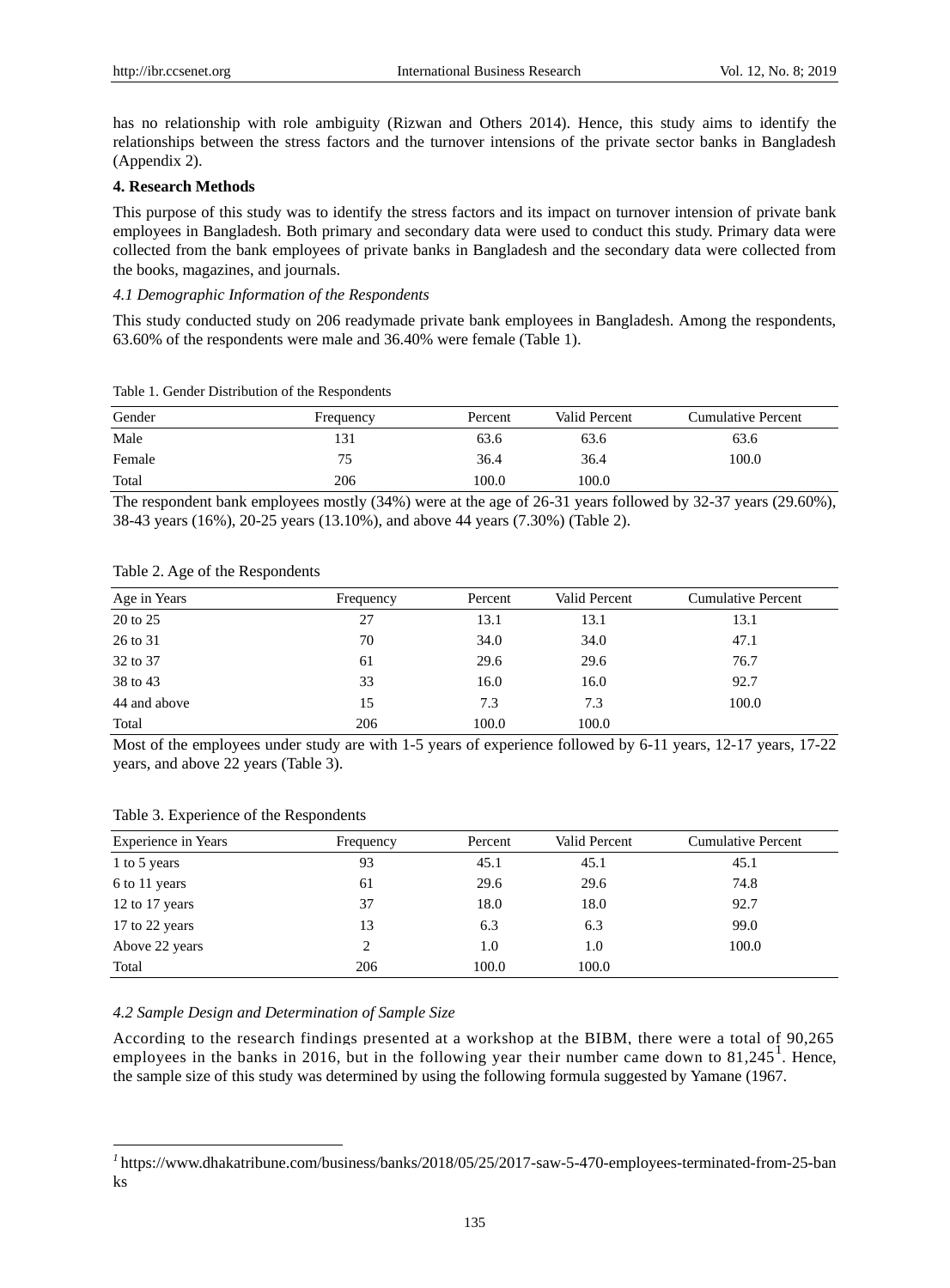$$
n = \frac{N}{1 + N(e)^2}
$$

Where, *n* is the sample size, *N* is the population size, and *e* is the level of precision. For this study, level of precision is presumed as 0.07 and the population size is ninety thousand two hundred sixty five. Putting these values in the above equation, the required number of sample size becomes approximately 204. This study interviewed 206private bank employees from 10 banks under study. This figure is well above the critical sample size of 204 for employing multivariate analysis (Hair et al.*,* 1998).

#### *4.3 Questionnaire Design*

The questionnaires of this study were developed through literature review. Responses to all the statements in the questionnaire were measured on a five-point scale ranging from 1 to 5 with 1 indicating strongly disagree and 5 indicating strongly agree. One of the relative advantages of using this scale is its suitability for the applications of multifarious statistical tools used in marketing and social research study (Malhotra, 1999). The collected data were statistically processed subsequently to get the useful information. The reliability statistics show that the internal consistency of the questionnaire is under the acceptable limit (Nunnally, 1978). The Cronbach's Alpha was identified as 0.712 of 22 items in the questionnaire which are at the acceptable level.

#### *4.4 Data Collection & Analysis*

-

Data were collected from both primary and secondary sources. Primary data were used for the purpose of analyzing the effect of work stress on the performance of readymade garment workers in Bangladesh. The survey was conducted among the 206 private bank employees from 10 banks of Bangladesh. The survey was conducted in 2019. The interviewers were properly trained on the items included in the questionnaire for data collection before commencing the interview. Along with descriptive statistics<sup>2</sup>, inferential statistical<sup>3</sup> techniques such as, Factor Analysis and Multiple Regression Analysis were used to analyze the data. A Principal Component Analysis (PCA) with an Orthogonal Rotation (Varimax)<sup>4</sup> using the SPSS (Statistical Package for Social Sciences) was performed on the survey data. Multiple Regression Analysis<sup>5</sup> such as, Multiple Regression was conducted by using SPSS to identify the relationships between the dependent and independent variables and the significant factors.

The execution of this study took a lot of time and effort to prepare this research paper. Specially, the survey section was very difficult to execute. The private bank employees are very busy people and with close deadlines and massive workloads. It was also difficult to manage them to participate and respond to the survey.

<sup>&</sup>lt;sup>2</sup> Descriptive statistics includes statistical procedures that we use to describe the population we are studying. The data could be collected from either a sample or a population, but the results help us organize and describe data. Descriptive statistics can only be used to describe the group that is being studying. That is, the results cannot be generalized to any larger group.

<sup>&</sup>lt;sup>3</sup> Inferential statistics is concerned with making predictions or inferences about a population from observations and analyses of a sample. That is, we can take the results of an analysis using a sample and can generalize it to the larger population that the sample represents.

*<sup>4</sup>*[Varimax rotation](http://en.wikipedia.org/wiki/Varimax_rotation) is an orthogonal rotation of the factor axes to maximize the variance of the squared loadings of a factor (column) on all the variables (rows) in a factor matrix, which has the effect of differentiating the original variables by extracted factor. Each factor will tend to have either large or small loadings of any particular variable. A varimax solution yields results which make it as easy as possible to identify each variable with a single factor. This is the most common rotation option.

<sup>&</sup>lt;sup>5</sup> In [statistics,](http://en.wikipedia.org/wiki/Statistics) regression analysis is a statistical process for estimating the relationships among variables. It includes many techniques for modeling and analyzing several variables, when the focus is on the relationship between a [dependent variable](http://en.wikipedia.org/wiki/Dependent_variable) and one or more [independent variables.](http://en.wikipedia.org/wiki/Independent_variable) More specifically, regression analysis helps one understand how the typical value of the dependent variable (or 'Criterion Variable') changes when any one of the independent variables is varied, while the other independent variables are held fixed.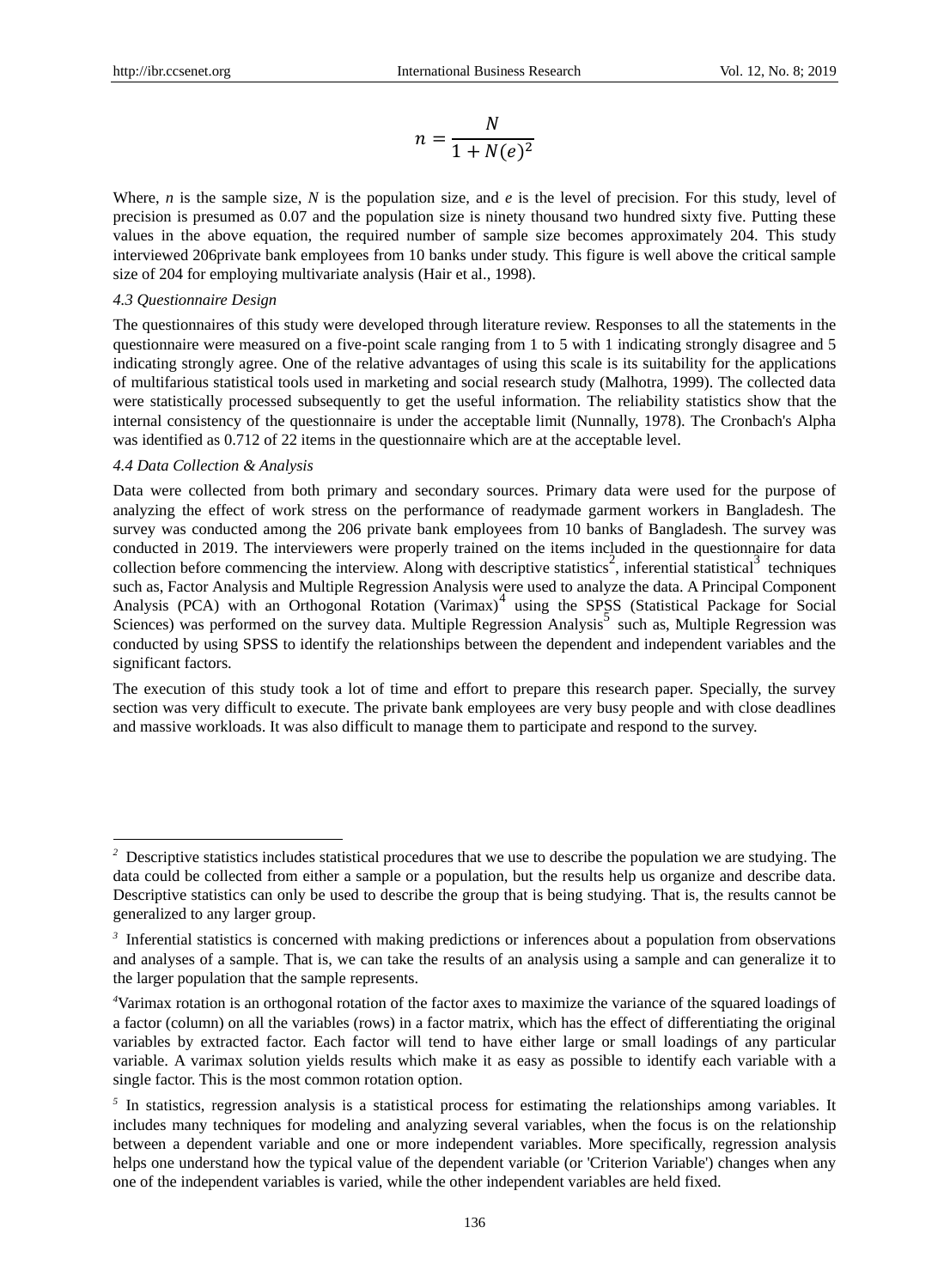## **5. Results and Discussions**

This section of the study includes the analysis of the results of factor analysis and multiple regression analysis.

### *5.1 Results of Factor Analysis*

Factor analysis show that all the communalities of the variables are very high indicating that the variables constitutes the stress factors that increases turnover intention among the private bank employees are related to each other (Table 4).

## Table 4. Communalities of the Variables

| Variables |                                                                                              | Extraction |
|-----------|----------------------------------------------------------------------------------------------|------------|
| 1.        | I am pressured to work long hours.                                                           | .656       |
| 2.        | I have unachievable deadline                                                                 | .728       |
| 3.        | I really think about looking for a job at another company                                    | .774       |
| 4.        | I have to work very fast                                                                     | .658       |
| 5.        | I have to neglect some tasks because I have too much to do                                   | .453       |
| 6.        | I am unable to take sufficient breaks                                                        | .629       |
| 7.        | My working time cannot be flexible.                                                          | .538       |
| 8.        | I am not given supportive feedback on the work I do                                          | .693       |
| 9.        | I cannot rely on my manager to help me out with a work problem                               | .653       |
|           | 10. I am not supported through emotionally demanding work                                    | .510       |
|           | 11. Most of the systems and processes here do not support us getting our work done effective | .430       |
| 12.       | My line manager does not encourage me at work                                                | .653       |
| 13.       | When changes are made at work, I am not clear how they will work out in practice             | .484       |
|           | 14. I am not clear what is expected to me at work.                                           | .760       |
|           | 15. I am not clear about the goals and objectives for my department                          | .733       |
| 16.       | I don't know how to go about getting my job done                                             | .475       |
| 17.       | My workload is very high all the time                                                        | .616       |
|           | 18. I sometimes do not understand what to do                                                 | .509       |
|           | 19. Sometimes, I am unclear about my job responsibilities                                    | .611       |
| 20.       | My company demands very high from me all the time                                            | .555       |
|           | 21. I often think of changing my job                                                         | .819       |
|           | 22. I will probably look for a new job in the next year                                      | .800       |

Extraction Method: Principal Component Analysis.

This study identified four stress factors that increase the turnover tension among the private bank employees in Bangladesh. The factors are (i) long hours and fast work (ii) clearness of goals and objectives of work (iii) workload and change in mindset and (iv) flexibility at work. The data set explains 62.43% of the variance (Table 5). The most important stress factor is long hours and fast work (38.35%) followed by clearness of goals and objectives of work (12.94%), workload and change in mindset (6.67%) and flexibility at work (4.47%).

## Table 5. Total Variance Explained

|                                              | Initial Eigenvalues |               |              |  |
|----------------------------------------------|---------------------|---------------|--------------|--|
| Factors                                      | Total               | % of Variance | Cumulative % |  |
| 1. Long Hours and Fast Work                  | 8.437               | 38.351        | 38.351       |  |
| 2. Clearness of Goals and Objectives of Work | 2.846               | 12.938        | 51.289       |  |
| 3. Workload and Change in Mindset            | 1.466               | 6.664         | 57.953       |  |
| 4. Flexibility at Work                       | 0.984               | 4.474         | 62.427       |  |

Extraction Method: Principal Component Analysis.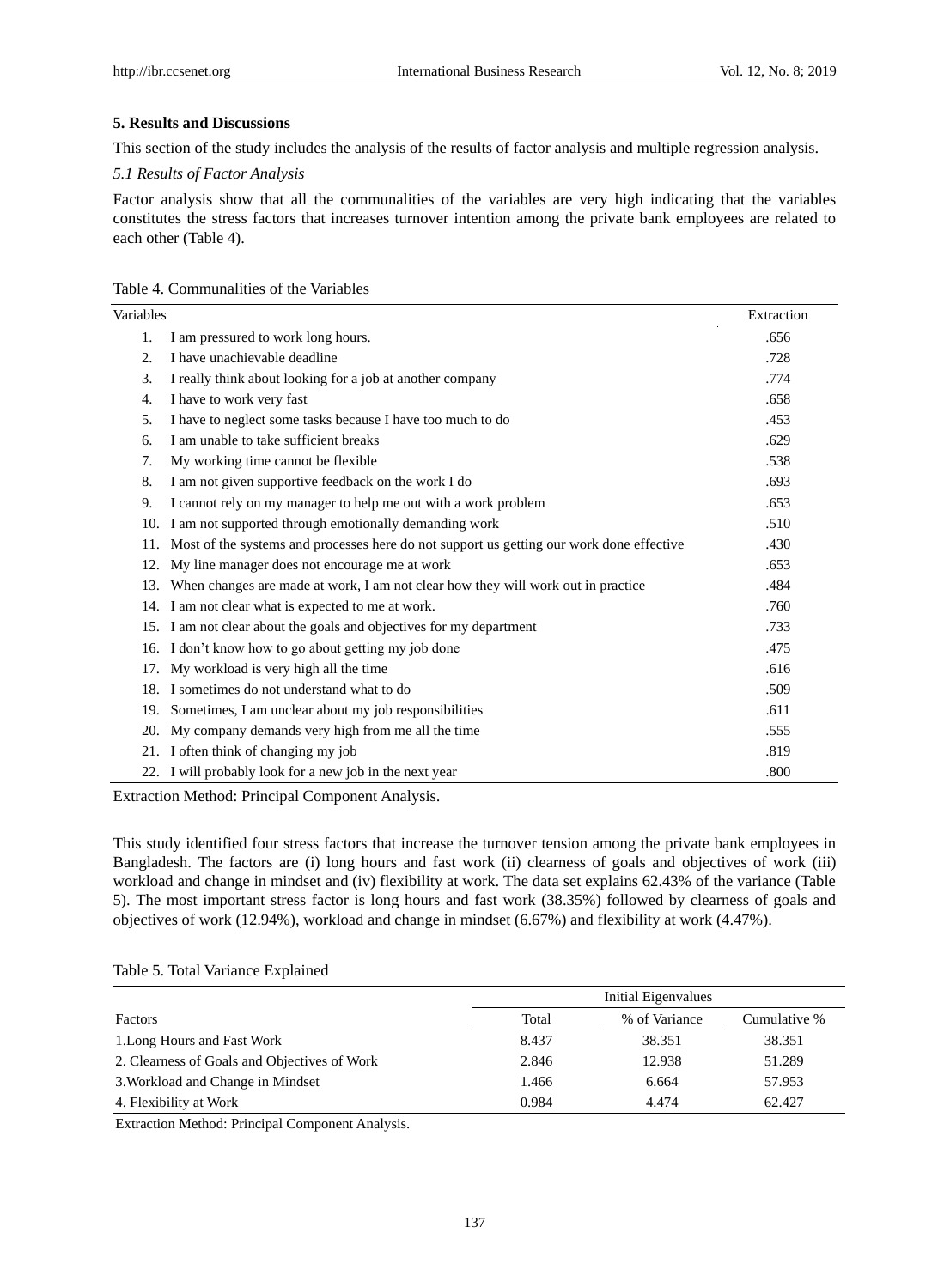The rotated factors analysis results show that the factors constituted with the variables have higher level of correlations between them (Table 6).The first factor named long hours and fast work is constituted with eight variables followed by clearness of goals and objectives of work with five variables, workload and change in mindset with four variables and flexibility at work with five variables.

Table 6. Rotated Components Matrixa

| Variables                                                                                               | Component |
|---------------------------------------------------------------------------------------------------------|-----------|
| Factor 1 Long Hours and Fast Working                                                                    |           |
| 4. I have to work very fast                                                                             | .804      |
| 1. I am pressured to work long hours.                                                                   | .799      |
| 2. I have unachievable deadline                                                                         | .670      |
| 20. My company demands very high from me all the time                                                   | .658      |
| 6. I am unable to take sufficient breaks                                                                | .587      |
| 18. I sometimes do not understand what to do                                                            | .541      |
| 19. Sometimes, I am unclear about my job responsibilities                                               | .531      |
| 5. I have to neglect some tasks because I have too much to do                                           | .524      |
| Factor 2 Clearness of Goals and Objectives of Work                                                      |           |
| 14. I am not clear what is expected of me at work.                                                      | .852      |
| 15. I am not clear about the goals and objectives for my department                                     | .802      |
| 13. When changes are made at work, I am not clear how they will work out in practice                    | .665      |
| 16. I don't know how to go about getting my job done                                                    | .604      |
| 12. My line manager does not encourage me at work                                                       | .585      |
| Factor 3 Workload and Change in Mindset                                                                 |           |
| 22. I will probably look for a new job in the next year                                                 | .766      |
| 3. I really think about looking for a job at another company                                            | .739      |
| 21. I often think of changing my job                                                                    | .726      |
| 17. My workload is very high all the time                                                               | .612      |
| Factor 4 Flexibility at Work                                                                            |           |
| 7. My working time cannot be flexible                                                                   | .718      |
| 10. I am not supported through emotionally demanding work                                               | .686      |
| 8. I am not given supportive feedback on the work I do                                                  | .651      |
| 9. I cannot rely on my manager to help me out with a work problem                                       | .591      |
| 11. Most of the systems and processes here do not support us getting our work done effective            | .495      |
| Extraction Method: Principal Component Analysis.<br>Rotation Method: Varimax with Kaiser Normalization. |           |
| a. Rotation converged in 7 iterations.                                                                  |           |

#### *5.2 Results of Regression Analysis*

Regression results show that the correlation is 0.758 and the R square of the model is 0.575 which is in the acceptable limit (Table 7).

# Table 7. Model Summary<sup>b</sup>

| Model |               | R Square | <b>Adjusted R Square</b> | Std.<br>Error<br>the<br>ΟĪ<br>Estimate |
|-------|---------------|----------|--------------------------|----------------------------------------|
|       | $758^{\rm a}$ | د رد.    | .566                     | .67347                                 |

a. Predictors: (Constant), REGR factor score 4 for analysis 2, REGR factor score 3 for analysis 2, REGR factor score 2 for analysis 2, REGR factor score 1 for analysis 2

b. Dependent Variable: 23. Considering all the factors mentioned above, I like my job very much and I am proud of my job

ANOVA shows that all the factors are significantly related to the overall turnover intension of the private bank employees in Bangladesh (Table 8).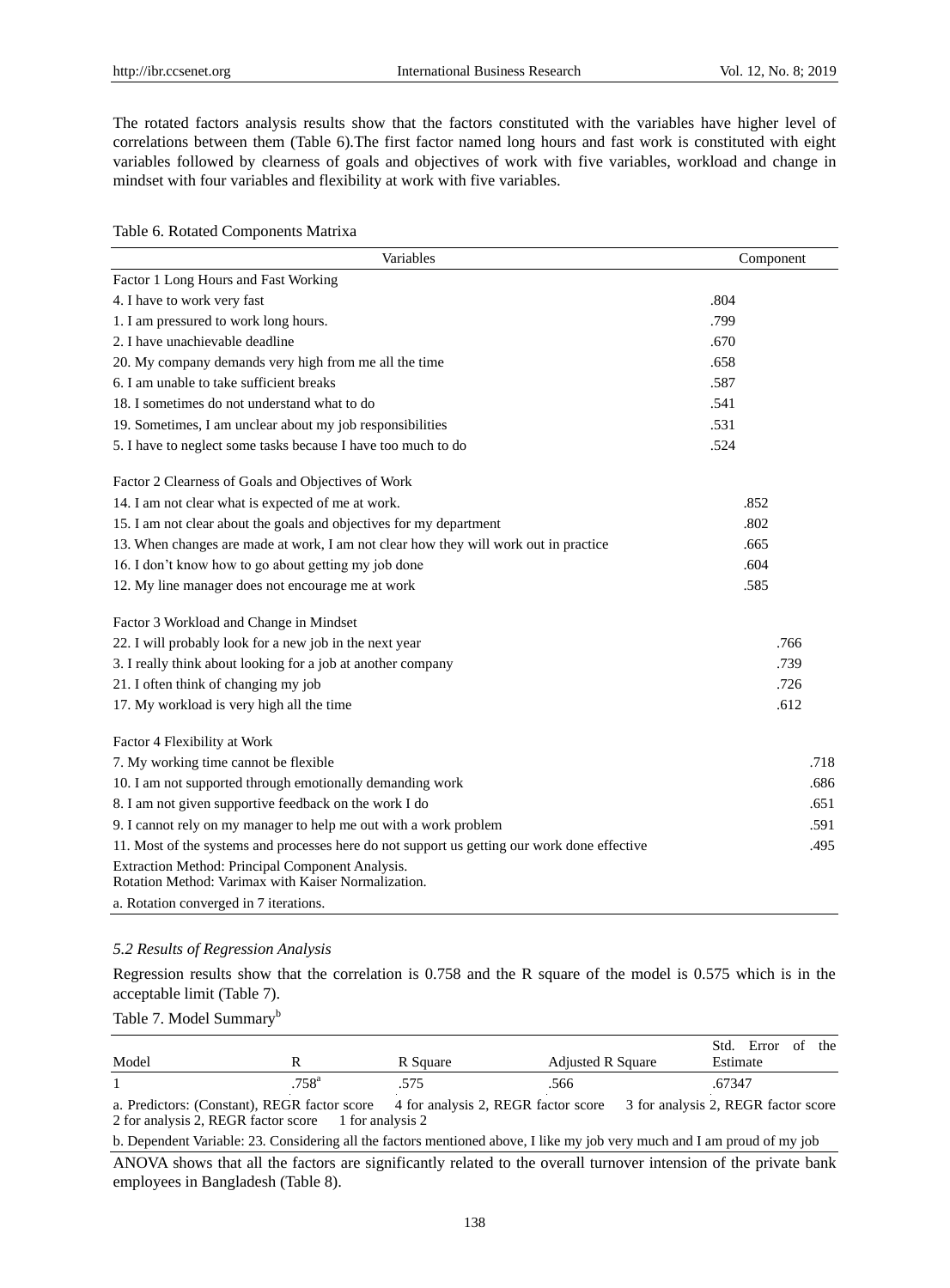#### Table 8. ANOVA<sup>b</sup>

| Model      | Sum of Squares | df  | Mean Square |        | Sig.              |
|------------|----------------|-----|-------------|--------|-------------------|
| Regression | 119.557        |     | 29.889      | 65.900 | .000 <sup>a</sup> |
| Residual   | 88.443         | 195 | .454        |        |                   |
| Total      | 208,000        | 199 |             |        |                   |
|            |                | .   |             | ____   |                   |

a. Predictors: (Constant), REGR factor score 4 for analysis 2, REGR factor score 3 for analysis 2, REGR factor score 2 for analysis 2, REGR factor score 1 for analysis 2

b. Dependent Variable: 23. Considering all the factors mentioned above, I like my job very much and I am proud of my job

Individual factor relationship with the overall turnover intension of the private bank employees in Bangladesh shows that all the factors individually significantly related to the overall turnover intension of the employees (Table 9).

|  | Table 9. Coefficients <sup>a</sup> |  |
|--|------------------------------------|--|
|--|------------------------------------|--|

| Factors                                                                                                    | Unstandardized Coefficients |            | Standardized<br>Coefficients |           |       |  |
|------------------------------------------------------------------------------------------------------------|-----------------------------|------------|------------------------------|-----------|-------|--|
|                                                                                                            | B                           | Std. Error | Beta                         |           | Sig.  |  |
| (Constant)                                                                                                 | 3.200                       | .048       |                              | 67.197    | .000  |  |
| 1. Long Hours and Fast Work                                                                                | $-.187$                     | .048       | $-182$                       | $-3.908$  | .000  |  |
| 2. Clearness of Goals and Objectives of Work                                                               | .262                        | .048       | .256                         | 5.490     | .000  |  |
| 3. Workload and Change in Mindset                                                                          | $-.631$                     | .048       | $-.618$                      | $-13.227$ | .000  |  |
| 4. Flexibility at Work                                                                                     | .314                        | .048       | .307                         | 6.575     | .000. |  |
| a. Dependent Variable: 23. Considering all the factors mentioned above. I am thinking for shifting my job. |                             |            |                              |           |       |  |

#### **6. Conclusions and Recommendations**

The results of factor analysis show that the communalities of the variables are very high demonstrating that the relationships among the variables are high. Analysis also identified four stress factors that increase the turnover tension among the private bank employees in Bangladesh such as, long hours and fast work, clearness of goals and objectives of work, workload and change in mindset and flexibility at work. Analysis also shows that all the factors are significantly related to the overall turnover intension of the private bank employees in Bangladesh. Individually factors are also significantly related to the turnover intension of the private bank employees in Bangladesh. Four stress factors that highly increase the turnover intention among the private bank employees such as, long hours and fast work, clearness of goals and objectives of work, workload and change in mindset and flexibility at work are detected by this analysis. The study also identified the significant mutual relationship among the variables. Hence, recommendations can be as follows. (i) If these stress factors are properly addressed by the policymakers of the private commercial banks there will be a positive change in the turnover intension of the bank employees in Bangladesh (ii) If the variables are properly checked and kept to a desirable level, the turnover intention may drop significantly. However, there is an ample scope to conduct further study on this topic and there might have different factors related to stress of the bank employees in Bangladesh.

#### **7. Implications of the Study**

The stress factors identified here are evident to have significant impact on the turnover intention of the private bank employees. The top management or the administration of private banks in banking industry can use the result of this study to reduce the turnover intension level of the employees and maintaining the job stress level at minimum level. It will also help the Bangladeshi researchers to work further on this important topic and identify more factors related to job stress and job turnover intention of private bank employees in Bangladesh.

## **References**

- Ajayi, S. (2018). Effect of Stress on Employee Performance and Job Satisfaction: A Case Study of Nigerian Banking Industry. https://doi.org/10.2139/ssrn.3160620
- Akther, S., Akter, S., & Uddin, M. K. (2017). Factors Influencing Job Stress in Privatized Banks of Bangladesh. *Global Management Review*, *11*(1), 1-17.
- Das, A. C. (2016). Causes and effects of stress among working women in banking sector, Bangladesh. *Mediscope*, *3*(1), 1-7. https://doi.org/10.3329/mediscope.v3i1.29729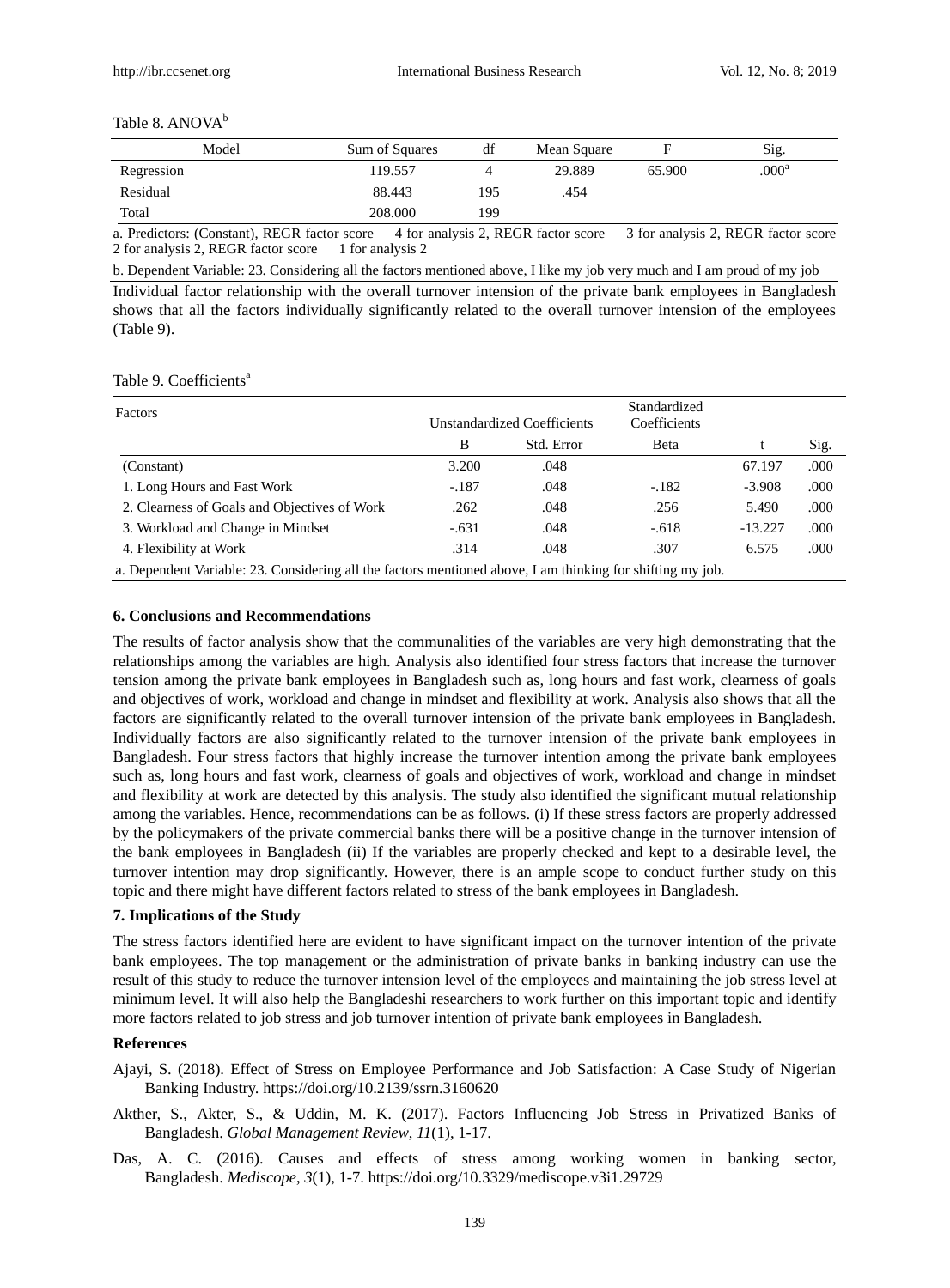- Giorgi, G., Arcangeli, G., Perminiene, M., Lorini, C., Ariza-Montes, A., Fiz-Perez, J., & Mucci, N. (2017). Work-related stress in the banking sector: A review of incidence, correlated factors, and major consequences. *Frontiers in psychology*, *8*, 2166. https://doi.org/10.3389/fpsyg.2017.02166
- Hair, J. F., Anderson, R. E., Tatham, R. L., & William, C. (1998). Black (1998), *Multivariate data analysis*.
- Kishori, B., & Vinothini, B. (2016). A Study on Work Stress Among Bank Employees in State Bank of India with Reference to Tiruchirappalli. *IJIRST–International Journal for Innovative Research in Science & Technology*, *2*, 12.
- Malhotra, N. K., Peterson, M., & Kleiser, S. B. (1999). Marketing research: A state-of-the-art review and directions for the twenty-first century. *Journal of the academy of marketing science*, *27*(2), 160-183. https://doi.org/10.1177/0092070399272004
- Mannocci, A., Marchini, L., Scognamiglio, A., Sinopoli, A., De Sio, S., Sernia, S., & La Torre, G. (2018). Are bank employees stressed? Job perception and positivity in the banking sector: An Italian observational study. *International Journal of Environmental Research and Public Health*, *15*(4), 707. https://doi.org/10.3390/ijerph15040707
- Nunnally, J. (1978). Psychometric methods.
- Rizwan, M., Raza, M. A., Mateen, M. A., Tehseen, F., Farooq, M. S., Javed, A., & Javed, S. (2014). Investigating the causes of job stress: a study on banking sector of Bahawalpur, Pakistan. *International Journal of Learning and Development*, *4*(2), 227. https://doi.org/10.5296/ijld.v4i2.6099

| Authors/Year                                                | Work<br>Environment | Work<br>load | Role<br>Conflict | Role<br>Ambiguit<br>V | Work-family<br>life conflict | Organizational<br>commitment | Emotional<br><b>Stress</b> |
|-------------------------------------------------------------|---------------------|--------------|------------------|-----------------------|------------------------------|------------------------------|----------------------------|
| (Mosadeghrad,<br>2013)                                      | $\sqrt{ }$          | $\sqrt{ }$   | $\sqrt{ }$       | $\sqrt{ }$            | $\sqrt{ }$                   | N                            |                            |
| $\&$<br>(Nasrin<br>Damiri, 2012)                            | $\sqrt{ }$          |              | $\sqrt{ }$       | $\sqrt{ }$            | $\sqrt{ }$                   | $\sqrt{ }$                   |                            |
| (Hendrix,<br>$\&$<br>Spencer,<br>Gibson, 1994)              |                     | $\sqrt{ }$   | $\sqrt{ }$       |                       | $\sqrt{ }$                   |                              | $\sqrt{ }$                 |
| (Perera, 2016)                                              | $\sqrt{ }$          | $\sqrt{ }$   | $\sqrt{ }$       | $\sqrt{ }$            |                              | N                            | $\sqrt{ }$                 |
| (Kumari, Joshi,<br>& Pandey, 2016)                          |                     | $\sqrt{ }$   | $\sqrt{}$        | $\sqrt{ }$            |                              |                              |                            |
| (Tsutsumi<br>&<br>Kayaba, 2001)                             | $\sqrt{}$           | $\sqrt{ }$   |                  |                       |                              | V                            | $\sqrt{ }$                 |
| (Chang,<br>Hancock,<br>Johnson,<br>Daly,<br>& Jackso, 2005) | $\sqrt{ }$          | $\sqrt{ }$   | $\sqrt{ }$       | $\sqrt{ }$            | $\sqrt{ }$                   |                              | $\sqrt{ }$                 |
| (Carayon,<br>Smith, & Haim,<br>1999)                        | $\sqrt{ }$          | $\sqrt{ }$   |                  |                       |                              |                              | $\sqrt{ }$                 |
| (Lindforsa,<br>Eintreib,<br>$\&$<br>Alexandersona,<br>2009) | $\sqrt{ }$          | $\sqrt{ }$   | $\sqrt{ }$       |                       | $\sqrt{ }$                   |                              | $\sqrt{ }$                 |
| (Kwon, Ja, Lee,<br>Seung-Hee,<br>&<br>2012)                 |                     | $\sqrt{ }$   | $\sqrt{}$        | $\sqrt{ }$            |                              |                              | $\sqrt{ }$                 |

Appendix 1. Job Stress Variables